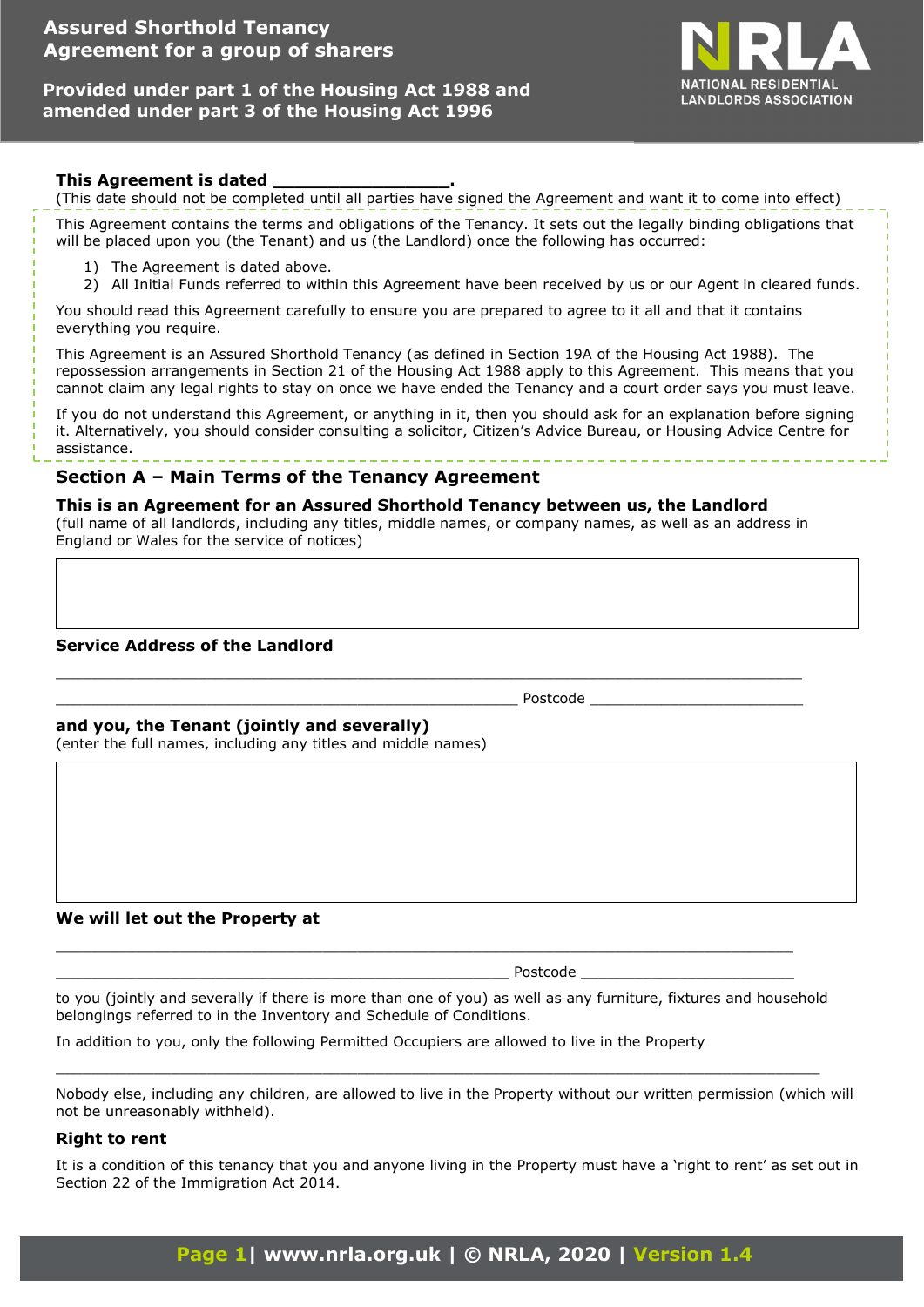## **Rent**

| You must pay £____________ Rent in advance in total each _<br>(week/calendar month). |                               |
|--------------------------------------------------------------------------------------|-------------------------------|
|                                                                                      | as part of the Initial Funds. |
| Subsequent Rent payments must be paid in advance on                                  | (day/date) of every           |
| (week/month) while the tenancy lasts.                                                |                               |
| Term                                                                                 |                               |
| The agreement is for an initial fixed term of                                        |                               |

commencing on

If, at the end of this time we have not received from you at least one calendar months' notice, in writing, expiring on the last day of the fixed term to terminate the agreement, the tenancy will continue as a contractual periodic tenancy. The periods of this contractual periodic tenancy will be the same as those for which rent was last payable under the initial fixed term of the tenancy. This periodic tenancy will continue until you or we terminate the tenancy in accordance with clauses 8.1 – 8.6 of this Agreement.

### **Contents and Shared Facilities**

The Property is let along with all the Contents referred to in the Schedule of Condition and Inventory. These

will be provided to you before

You should check these documents carefully. If you do not agree with, or wish to challenge, either document then you must contact us or our Agent in writing within 7 days. If not, we will deem that you have accepted the Inventory and Schedule of Condition as fair and accurate and that we or our Agent may rely on them at the end of Tenancy to show the condition of the Contents and Fixtures and Fittings provided at the outset.

 $\_$  , and the set of the set of the set of the set of the set of the set of the set of the set of the set of the set of the set of the set of the set of the set of the set of the set of the set of the set of the set of th

You are also entitled to use the following shared facilities;

If you are allocated parking it is  $\_$ 

#### **Security Deposit**

The Deposit of £\_\_\_\_\_\_\_\_\_\_\_\_\_\_\_\_\_\_\_\_\_\_\_\_\_\_\_\_\_\_\_ (NIL if no deposit taken) must be paid in full as part of the Initial Funds. It will be protected within a Government approved deposit scheme within 30 days of receipt in accordance with Clauses 5.1-5.7 of this Agreement.

#### **Utilities**

Unless stated otherwise in clause 2.11 of this Agreement or an addendum to this Agreement, you are responsible for paying all electricity, gas, phone, water, communication services and council-tax bills relating to the Property that apply during the Tenancy.

This includes contacting the local billing authority or the provider of any other utility to ensure they are aware that you are liable for paying these bills.

### **Agent**

Where we have engaged an Agent, their details are included below.

## **Section B - Definitions**

*"Agent"* means the company or person who has been engaged by us to manage the Property on our behalf, or anyone who subsequently takes over the rights and obligations of our Agent.

*"Contents"* means anything provided by us as stated in the Inventory including but not limited to white goods, furniture, cutlery, utensils, implements, tools, equipment or the Fixtures and Fittings.

*"Emergency"* means where there is a risk to life or damage to the fabric of the Property or the Contents.

*"Fixtures and Fittings"* includes references to any fixtures, fittings, furnishings, effects, floor, ceiling or wall coverings.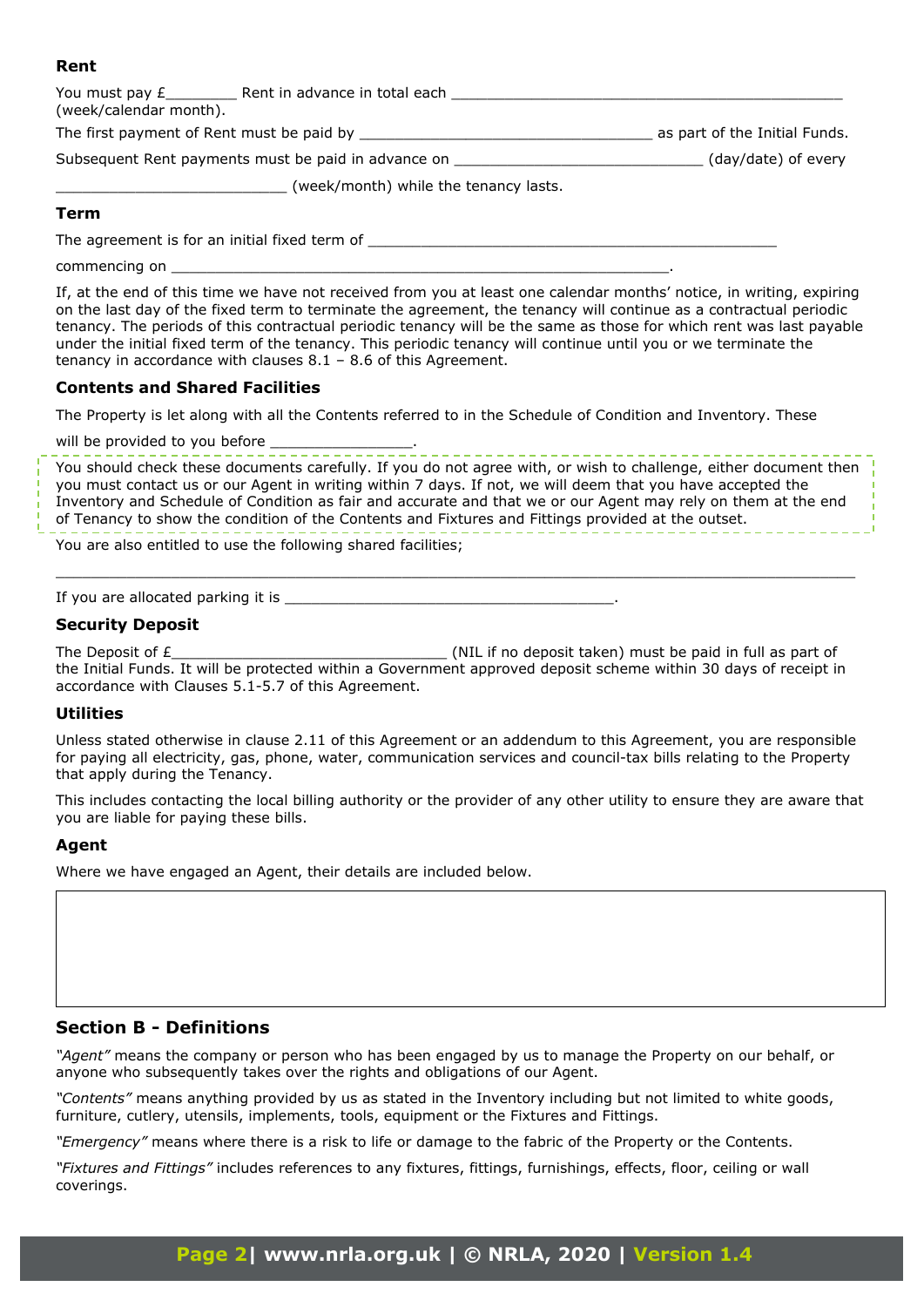*"House in Multiple Occupation/HMO"* means that this Property is let to a group of three or more people where at least two people are unrelated.

*"Initial Funds"* are funds that must be paid by the dates specified to make this Agreement binding on all parties. These Initial Funds are detailed in the Tenancy Agreement and include the initial payment for Rent.

*"Inventory"* is the document drawn up by us, our Agent, or an inventory clerk, which will be given to you on or shortly after the commencement of the Tenancy. It describes the Contents of the Property as provided by us. It may include a Schedule of Condition, written report, photos or videos to record the Contents and condition of the Property or Contents. It may include meter readings.

*"Joint and Severally Liable"* means where there are two or more Tenants, you will each be responsible for complying with the obligations in this Agreement both individually and together. We may seek to enforce these obligations or claim damages against any one or more of you. For example, if three Tenants are named on this Agreement and one Tenant does not pay their proportion of the Rent, we can recover the amount owed from any one of you or any group.

*"Landlord"* includes anyone entitled to possession of the Property under this Agreement.

*"Permitted Occupier"* means a person who is not a party to the Tenancy, and for the avoidance of doubt is not a Tenant. They have no rights to the Property but have been granted permission to occupy the Property as a guest for a period of time during this Tenancy by the Landlord.

*"Policy"* means any insurance policy held by us for the Property or Contents.

*"Property"* includes any part or parts of the building boundaries, fences, garden and outbuildings belonging to us unless they have been specifically excluded from this Agreement. Where the Property is part of a larger building, Property includes the common access ways and shared facilities.

*"Rental Period"* means the time between Rent due dates. For example if the Tenancy is weekly and Rent is due on a Wednesday, the Rental Period will be from Wednesday to Tuesday. If the Tenancy is monthly and Rent is due on the 10th of each month, the Rental Period will be from the 10th to the 9th of the following month.

*"Schedule of Condition"* is a summary of the condition of the Property or Contents and usually includes a description of any faults, damage or missing items.

*"Superior Lease"* sets out the promises we have made to our superior landlord. You will also be bound by these promises if you have prior knowledge of them. The superior landlord is the person who owns the interest in the Property, giving them the right to possession of the Property at the end of our lease.

*"Tenancy"* means the time between the commencement and the termination of this Agreement including any extensions or renewals that may have been granted to you by us.

*"Us" "our" "we"* means the Landlord.

 *"Working Day"* does not include Saturdays, Sundays and Bank Holidays.

*"You" "your"* means the Tenant.

References to the singular include the plural and references to the plural include the singular.

## **Section C – Terms and Conditions**

We let the Property together with the Contents to you for the Tenancy on the letting terms set out in this Agreement as supplemented by any addendum to this Agreement.

#### **1.0 Tenant's Obligations**

You hereby agree with us as follows:

Any obligation upon you under this Agreement to do or not to do anything shall also require you not to permit and to use reasonable endeavours to prevent anyone in your household or any visitor to do or not to do the same thing.

1.2 Where there is more than one Tenant you will all be Joint and Severally Liable for the obligations contained within this Agreement. In the event of non-payment of Rent and or other breaches of this Agreement any individual Tenant or group of Tenants may be held liable. This means that legal action may be brought against any one or any group of Tenants.

1.3 Where we have provided you with a copy of a Superior Lease setting out the promises we have made to our superior landlord, you agree that you will also be bound by these promises, excepting any service charges or ground rent which we are responsible for paying under the Superior Lease.

#### **Rent and Charges**

1.4 To pay the Rent to us at the times and in the manner specified in this Agreement whether or not it has been formally demanded.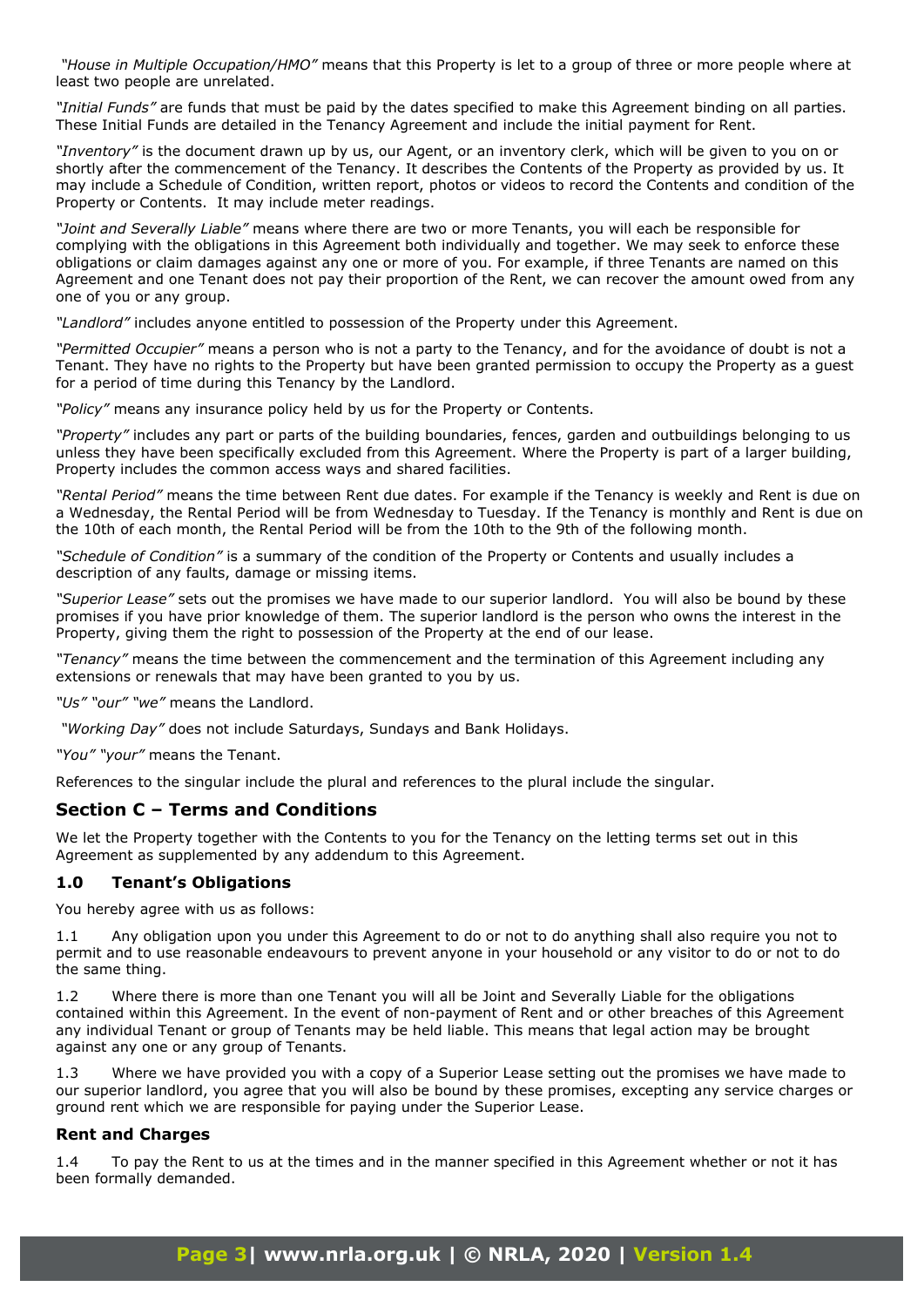1.5 If the tenancy ends part way through a Rental Period then the Rent due will be apportioned on a daily basis.

1.6 To pay the charges for Council Tax (or any similar charge which replaces it) and Utilities and other relevant suppliers that you are responsible for under this Agreement.

1.7 To pay all costs and expenses incurred by us on an indemnity basis:

1.7.1 in the recovery from you of any Rent and any other money which is in arrears;

1.7.2 in the enforcement of any of the provisions of this Agreement, including those for seeking possession of the Property;

1.7.3 in the service of any notice relating to the breach by you of any of your obligations under this Agreement whether or not the same shall result in court proceedings;

1.7.4 the cost of any bank or other charges if any cheque written by you is dishonoured or if any standing order or any other payment method is withdrawn by your bankers;

1.7.5 the cost of repairing, decorating or cleaning the Property or the Contents so they are to the same standard as at the commencement of the Tenancy (fair wear and tear excepted); and

1.7.6 any other monies owed by you to us.

### **Use of the Property**

1.8 Occupy the Property as your only or main home and behave in a tenant like manner.

1.9 Take reasonable care of the Property and common parts (if any).

1.10 Not assign, take a lodger, sublet, or part with or give up to another person possession of the Property or any part of it without our written permission (which will not be unreasonably withheld). If you do (even if we have given permission) you will be legally responsible for carrying out all 'right to rent checks' as set out in Section 22 of the Immigration Act 2014 on any sub-tenants or other people living in the property. You will pay us compensation for any losses, damages, cost, or fines we face as a result of you failing to carry out any right to rent check correctly.

1.11 Not carry on in the Property any trade, profession, business or receive paying guests or register any business at the Property or use the Property for any purpose other than your private residence without our written permission (which will not be unreasonably withheld).

1.12 Not use the Parking (if Parking is specified in this Agreement) for any purpose other than for the storage of a private motor car or motor bike without our written permission (which will not be unreasonably withheld).

1.13 Not display any poster or notice board so as to be visible from the exterior of the Property without our written permission (which will not be unreasonably withheld).

1.14 You, must not harass or act in an antisocial manner to, or pursue a course of antisocial conduct against any person in the neighbourhood. Such people include residents, visitors, us, our Agents and contractors.

In particular but not exclusively, you must not:

1.14.1 make excessive noise. This includes, but is not limited to, the use of televisions, CD players, digital media players, radios and musical instruments, DIY and power tools;

1.14.2 fail to control pets properly or allow them to foul or cause damage to other people's property;

1.14.3 allow visitors to the Property to be noisy or disruptive;

1.14.4 use the Property or allow it to be used, for illegal or immoral purposes;

1.14.5 vandalise or damage the Property or any part of the common parts (if any) or neighbourhood;

1.14.6 leave rubbish and recycling either in unauthorised places or at inappropriate times;

1.14.7 allow any other person (including children) to cause nuisance or annoyance to other people by failing to exercise reasonable control over them and take steps to prevent this;

1.14.8 harass, threaten or assault any other tenant, member of his/her household, visitors, neighbours, us, our family members or our employees or our Agent, or any other person or persons in the Property, or neighbourhood, for whatever reason. This includes behaviour due to that person's race colour or ethnic origin, nationality, gender, sexuality, disability, age, religion or other belief, or other status;

1.14.9 use or carry offensive weapons;

1.14.10 use, sell, cultivate or supply unlawful drugs or sell alcohol; and

1.14.11 store or bring onto the Property any type of firearm or firearm ammunition including any replica or decommissioned firearms.

1.15 Not bring into the Property any furniture, or electrical equipment or other items which might be a hazard or cause damage or injury to the Property or to other occupants in the Property.

1.16 Not introduce into the Property any dangerous or flammable goods, materials, or substances, apart from those required for general household use. Not to store any heating fuel, paraffin or bottled gas or other gaseous fuel without our written permission (which will not be unreasonably withheld).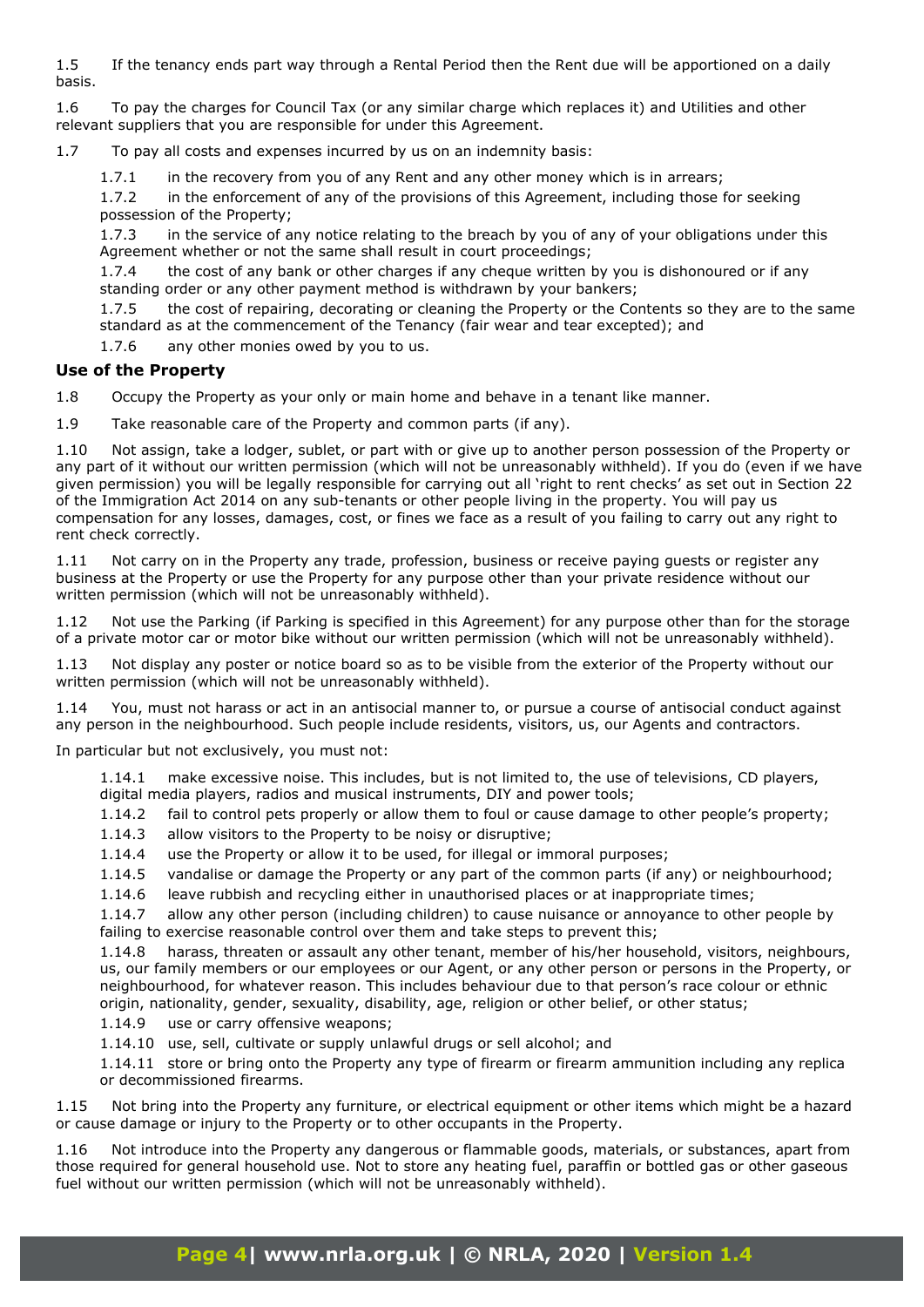1.17 Not smoke tobacco or any other substance in the Property without our written permission (which will not be unreasonably withheld). For the avoidance of doubt nicotine staining is not considered to be fair wear and tear.

1.18 Not keep any animals, reptiles, insects, rodents or birds at the Property without our written permission (which will not be unreasonably withheld). For the avoidance of doubt, this clause does not apply in connection with registered guide and assistance dogs. Any pet (where permitted) will be kept under supervision and control to ensure that it does not cause deterioration in the Property, deterioration in the condition of common areas or nuisance either to neighbours or persons in the locality of the Property. If you fail to exert reasonable supervision and control, we shall be entitled to withdraw our consent and require immediate removal of the pet. You will be liable for reasonable costs and expenses incurred by us in replacing and or reinstating the Property and its Contents owing to any damage or soiling to the Property and Contents caused by the pet including but not limited to de-infestation where required.

1.19 Take all reasonable steps not to block or cause a blockage to the drains and pipes, gutters and channels in or about the Property.

1.20 Where you are responsible for the payment of a Utility, you must inform us if you change supplier. Unless we have given written permission (which will not be unreasonably withheld) you must not change the utility meters for the Property. If you do, we reserve the right to require you to change the meter back to its original state at the end of the Tenancy.

Where we are responsible for the payment of a Utility you must not change the supplier or the meter for that Utility.

1.21 Take all reasonable precautions to prevent condensation and or mould growth by keeping the Property adequately ventilated and heated.

1.22 Take all reasonable precautions to prevent damage occurring to any pipes or other installations in the Property that may be caused by frost provided the pipes and other installations were adequately insulated at the start of the Tenancy.

1.23 Not put any damaging oil, grease or other harmful or corrosive substance into the washing or sanitary appliances or drains.

1.24 To arrange suitable contents insurance which you require for your own belongings. We will have no liability to insure any items belonging to you.

1.25 Not park in any space not designated to you.

1.26 In the case of a flatted property, or any other property having common parts, you agree, in conjunction with the other proprietors/occupiers, to sweep and clean the common stairway and to co-operate with the other proprietors/occupiers in keeping the garden, back green or other communal areas clean and tidy.

1.27 Not obstruct the fire escape or common parts (if any). Any obstructions may be removed by us or our Agent.

1.28 Not allow children to play in the fire escapes or common parts (if any).

1.29 Replace or repair or pay our reasonable costs of repairing or replacing or reinstating the Property or its Contents which are destroyed, damaged, soiled, removed, or lost during the Tenancy (fair wear and tear excepted).

#### **Leaving the Property Empty**

1.30 Advise us by giving reasonable written notice if you intend to be absent from the Property for more than 14 days and to provide the actual dates that the Property will be unoccupied.

1.31 You are strictly prohibited from leaving the Property empty for more than 28 days.

1.32 Ensure at all times when the Property is unoccupied that all external doors/windows are properly locked or are otherwise properly secured and take appropriate action with regard to supplies of water, gas and electricity to prevent flooding, frost or fire.

1.33 Flush through any water systems following any period where the Property is left unoccupied by running all taps and showers to remove any stagnant water.

### **Condition of Property**

1.34 Keep the interior of the Property including the Fixtures and Fittings and the Contents in the same condition, cleanliness, repair and decoration as at the commencement of the Tenancy (fair wear and tear excepted) and to carry out those jobs that you would reasonably be expected to carry out including but not limited to the cleaning of any sanitary appliances, shower wastes and windows as often as necessary.

1.35 Not remove any of the Contents from the Property without our written permission (which will not be unreasonably withheld).

1.36 Not make any alteration or addition to the Property or the electric, gas or plumbing system or decorate or change the style or colour of the decoration whether it be internal or external, or to erect and or install any aerial,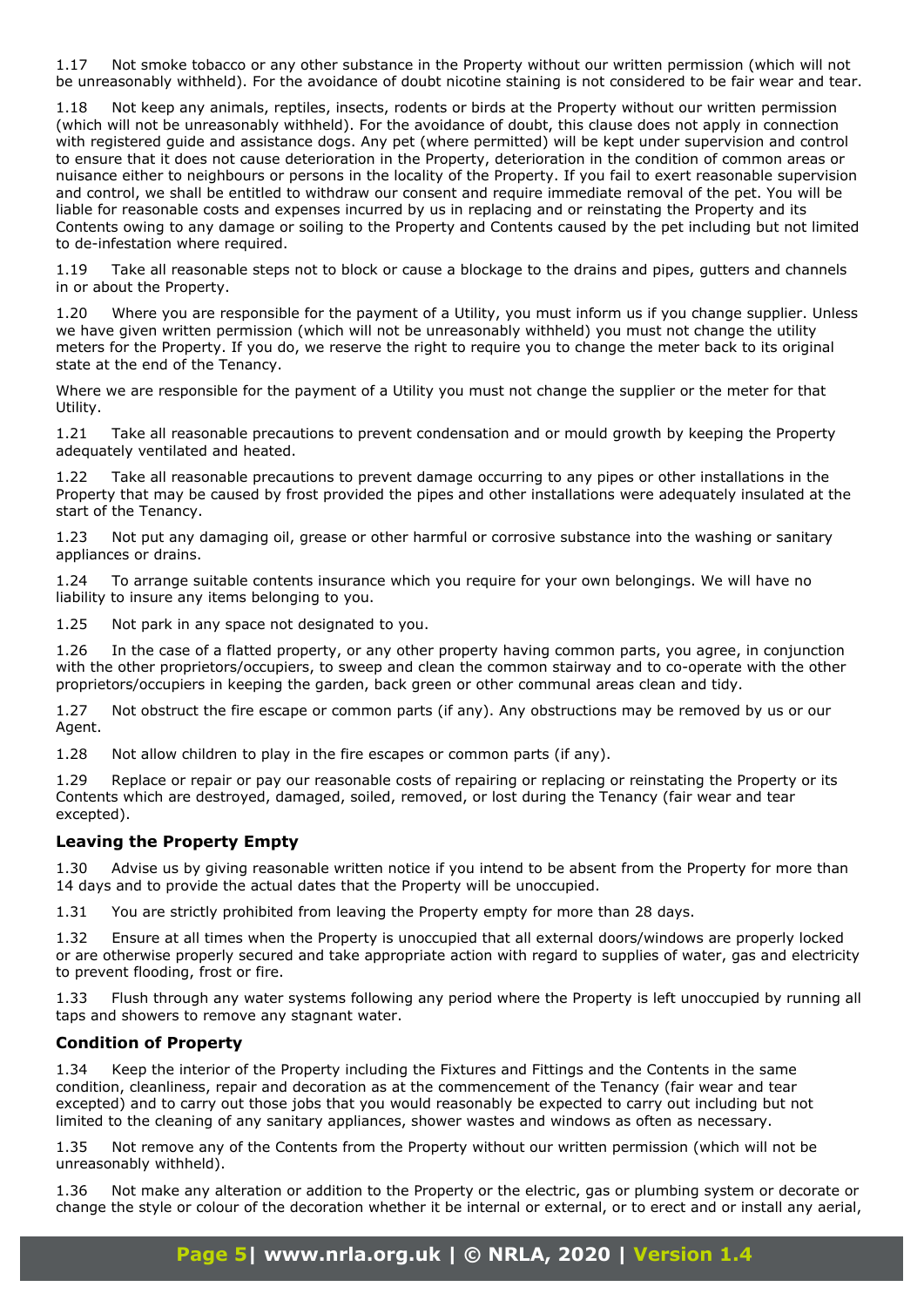satellite dish or cable television without our written permission (which will not be unreasonably withheld). Any request for adaptations, auxiliary aids or services in terms of the Equality Act 2010 must be made in writing to us.

1.37 Not damage the Property or the electric, gas, or plumbing system.

1.38 Notify us as soon as reasonably possible having regard to the urgency of the matter of any defect in the Property which comes to your attention.

1.39 Replace any light bulbs, fluorescent tubes, or batteries, promptly and when necessary.

1.40 Keep the exterior free from rubbish and recycling and place all rubbish and recycling receptacles in the allocated space for collection on the day for collection. Rubbish and recycling receptacles should be returned to their normal storage places as soon as possible after rubbish and recycling has been collected.

1.41 Take proper care of the shared facilities (if any) and clean as appropriate after use.

1.42 Keep the gardens, driveways, pathways, lawns, hedges, flower beds, shrubs, rockeries and ponds (if any) in good and safe condition and as neat, tidy free from rubbish and properly tended as they were at the start of the Tenancy subject to seasonal requirements. Not to alter the general layout of the garden or cut down, lop, remove or otherwise damage any trees, shrubs or plants (with the exception of normal pruning). To cut the grass as necessary and properly tend the lawns and any borders in order to keep the same in a neat and tidy condition, subject to seasonal conditions.

1.43 Ensure that any smoke, carbon monoxide or other alarms in the Property are kept in good working order. For the avoidance of doubt, this means that you must not interfere with them except to regularly test the alarms at the Property, replace batteries where necessary and to report any fault to us immediately.

#### **Letters and Notices**

1.44 Forward any notice, order, proposal or legal proceedings affecting the Property or its boundaries to us promptly upon receipt of any notice, order, proposal or legal proceedings.

1.45 Forward all correspondence addressed to the Landlord at the Property to us within a reasonable time.

#### **Access for Repairs, Inspections and Valuations**

1.46 Permit us (and our Agent or our contractors) reasonable access to the Property for any authorised purpose where you have been given 24 hours' notice, or access is required urgently for the purpose of carrying out work on the Property or inspecting the Property in order to determine what work we are entitled or have an obligation to carry out. The following are authorised purposes: carrying out any work or inspections on the Property which we are obligated to do because of legislation or contractual obligations; valuing the let Property (or any part of it); and viewing the Property with prospective occupiers or purchasers during the last 2 months of the Tenancy.

1.47 Allow reasonable use of the facilities within the Property in connection with anything done or to be done under Clause 1.46 of this Agreement.

1.48 Permit us and our Agent immediate access to the Property in the event of an Emergency, including but not limited to an imminent risk to your health and safety or members of your household or other persons in the vicinity.

#### **Notice to Repair**

1.49 If we give you written notice to remedy a defect for which you are responsible you agree to carry out the repair within one month of the date of the given notice.

#### **Key and Alarm Codes**

1.50 Permit us and our Agent to hold a set of keys or any other security devices necessary for the purpose of entering the Property in an Emergency.

1.51 Not change the alarms codes, door locks and or have any duplicate keys cut without our written permission (which will not be unreasonably withheld). Should you lose your keys or other security devices needed to access the property, you will be liable to meet our reasonable costs for replacement including the costs of fitting any new locks that are necessary.

#### **At the End of the Tenancy**

1.52 At the termination of the Tenancy you agree to:

1.52.1 give up the Property with vacant possession;

1.52.2 give up the Property and the Contents in the same state of cleanliness, condition and decoration as it was at the commencement of the Tenancy (fair wear and tear excepted) and pay for the reinstatement, repair or replacement of the Property and Contents damaged, soiled, stained, marked or lost during the Tenancy which were your responsibility in this Agreement;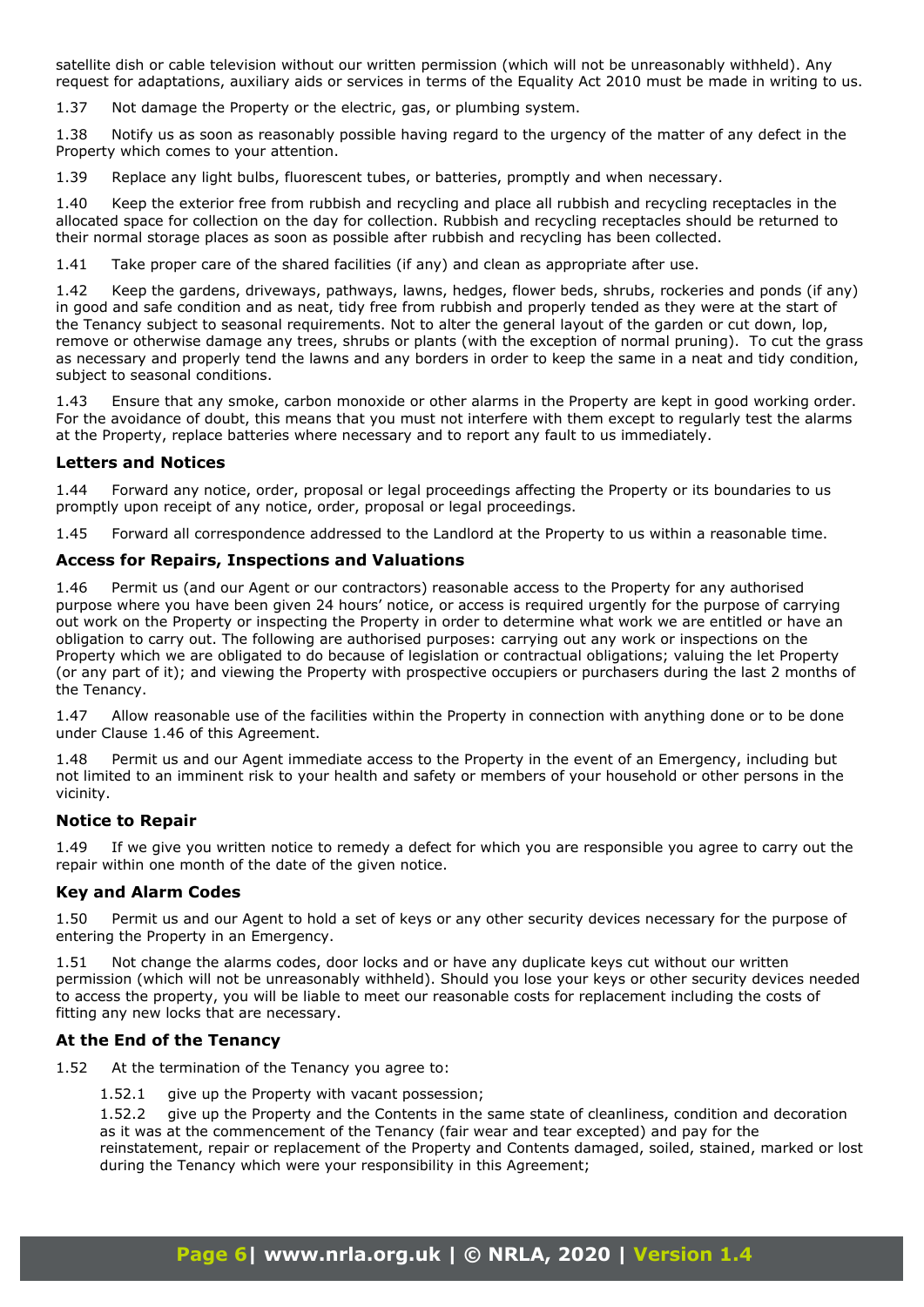1.52.3 remove all rubbish and recycling from the Property and properly dispose of it in receptacles outside the Property provided by the local council for the purpose of waste collection, or arrange with the local council for a special collection to uplift excessive or heavy rubbish for disposal;

1.52.4 allow us or our Agent to enter the Property with a surveyor for the purposes of carrying out an inspection;

1.52.5 leave the Contents in the respective positions that they occupied at the commencement of the Tenancy;

1.52.6 return all sets of keys to us and pay reasonable costs of having new locks fitted and new keys cut in the event that not all keys are returned to us;

1.52.7 remove all personal belongings including food stuff; and

1.52.8 provide us or our Agent with a forwarding address at the end of the Tenancy for ease of administration and communication between both parties including the ease of return of the Deposit.

1.53 We will remove, store, sell or otherwise get rid of any furniture or goods which you refuse to remove or fail to remove from the Property at the end of the tenancy. Normally we will store your furniture or goods for a minimum of 14 days after the end of the tenancy. However, we may dispose of any perishable, harmful or unpleasant items and also any items which reasonably appear to us to be waste or refuse without having to store them. Other items which have to be stored may be disposed of by us after this 14 days period where we reasonably consider them not to be worth selling because they are of little or no value (taking into account the costs likely to be incurred and the practicalities involved). Any remaining items will not be sold or got rid of without us first contacting you to notify you or if we are unable to do so after taking reasonable steps to try to contact you. You will be responsible for reasonable costs which we may have because of this. Likewise, we may make reasonable charges for storage. We are entitled to take the costs for storage from any money made from selling furniture or goods

1.54 Allow us to erect a 'to let' or 'for sale' sign at the Property during the last two months of the Tenancy.

### **Occupier's Liability**

1.55 You are responsible for verifying the suitability of the Property for you and members of your household including but not limited to any gardens, fences, ponds or outbuildings, especially in relation to the safety of pets and young children.

1.56 You are responsible (under the Occupier's Liability Act 1984) for the safety of all guests and other visitors who attend the Property and protect them (especially children) from any hazards at the Property, for example but not limited to ponds, swimming pools, fences and electric gates.

### **2.0 We Agree to do the following:**

We hereby agree with you as follows:

2.1 Allow you to quietly possess and enjoy the Property during the Tenancy without interruption from us (not withstanding Clauses 1.46, 1.47 and 1.48 of this Agreement).

2.2 Pay all assessments and outgoings in respect of the Property which are our responsibility.

2.3 Ensure that any gas supply and appliances supplied by us comply with the Gas Safety (Installation and Use) Regulations 1998 (as amended).

2.4 Ensure that any electrical installations in the Property comply with the Electrical Safety Standards in the Private Rented Sector (England) Regulations 2020

2.5 Ensure that any furniture and equipment supplied by us comply with the Furniture and Furnishings (Fire) (Safety) Regulations 1988 (as amended).

2.6 Keep in repair the structure and exterior of the dwelling (including drains, gutters and external pipes) and keep in repair and proper working order the installations for the supply of any water, electricity, gas, sanitation and for space heating and water heating in accordance with Section 11 of the Landlord and Tenant Act 1985 (as amended).

2.7 Keep in repair all mechanical and electrical appliances which form part of the Contents (unless specifically excluded), unless the fault and or failure is due to your act or failure to act.

2.8 Pay the service charges that we are responsible for as specified in this Agreement and or ground rent, if applicable.

2.9 Arrange for payment of premiums for any insurance of the Property and Contents belonging to us, such as those items included in the Inventory. We have no liability to insure any items belonging to you.

2.10 Arrange for the Property and Contents (but not your possessions) to be insured and use all reasonable effort to arrange for any damage caused by an insured risk to be remedied as soon as is reasonably practicable, and to refund to you any Rent paid for any period in which the Property is uninhabitable or inaccessible as a result of such damage, unless the insurers refuse to pay out the policy monies because of anything you have done or failed to do in breach of this Agreement.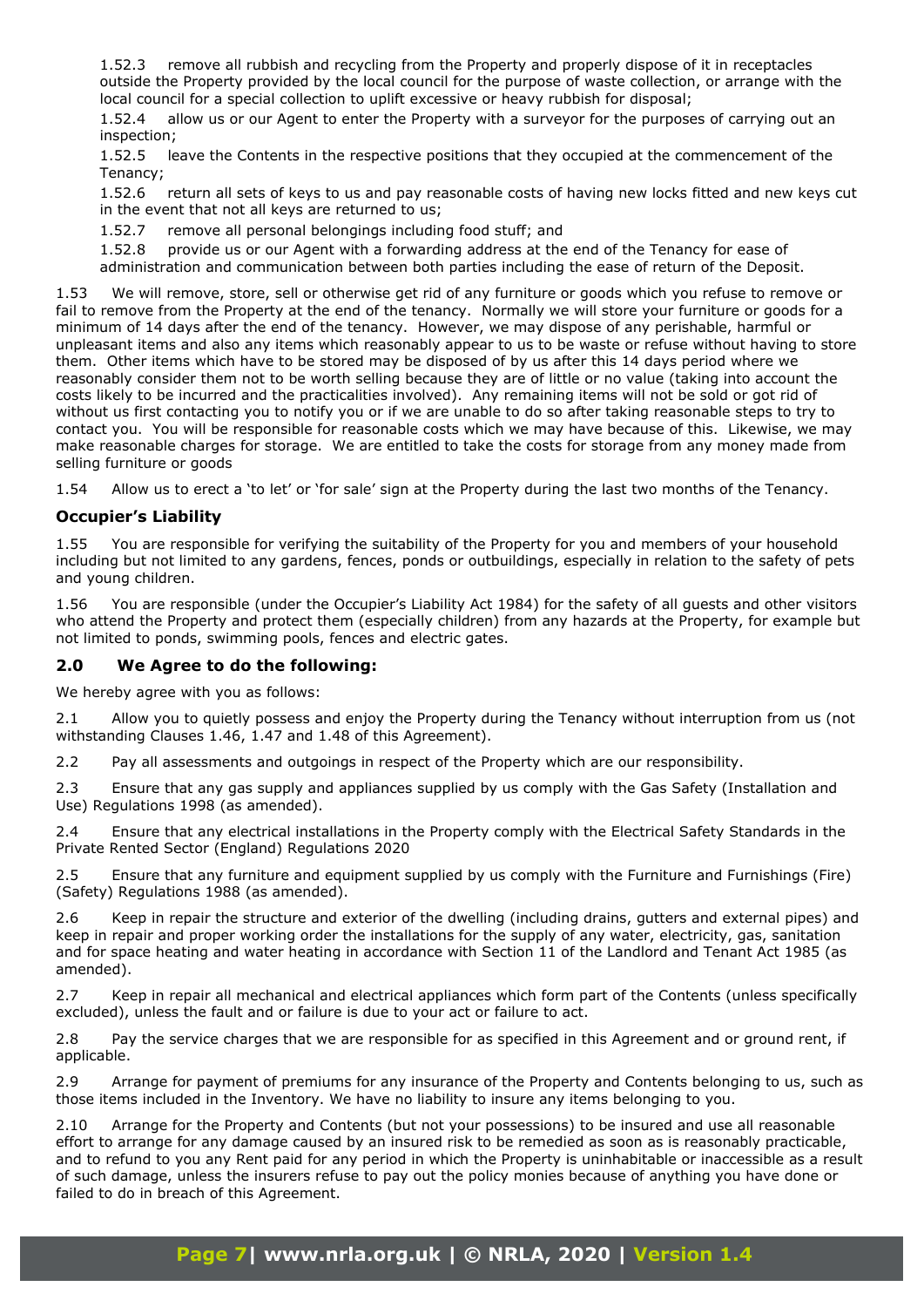#### **3.0 Interest on Rent Arrears and Other Monies**

3.1 You agree to pay interest at the rate of 3% above the Bank of England base rate upon any Rent or other monies due under this Agreement which is more than 14 days in arrears in respect of the date from when it became due to the date of payment.

 $\_$  , and the contribution of the contribution of  $\mathcal{L}_\mathcal{A}$  , and the contribution of  $\mathcal{L}_\mathcal{A}$ 

## **4.0 Inventory and Schedule of Condition**

4.1 Upon taking the Tenancy you will be invited to attend a check-in process where you will be given access to the Property and an opportunity to take meter readings. You will be provided with the Inventory and Schedule of Condition relating to the Property on or shortly after the commencement of the Tenancy. The Inventory is an agreed record of the Contents and condition of the Property and Contents at commencement of the Tenancy and shall be used to assess any loss, damage or dilapidation as recorded at the end of the Tenancy.

4.2 You have a period of 7 days from the start of the Tenancy, or receipt of the Inventory and Schedule of Condition (whichever is later), to ensure that the Inventory and Schedule of Condition is correct and to tell us or our Agent of any discrepancies in writing, after which the Inventory and Schedule of Condition will be amended as appropriate. If you take no action and after the 7-day period has expired, you shall be deemed to be fully satisfied with the terms.

4.3 At the end of the Tenancy you will be invited to attend a check-out process which will be arranged by us. The check-out process will comprise a full inspection of the Property and its Contents and an opportunity to take meter readings. Any items missing, damaged or otherwise in a different state to their condition at the check-in will be recorded. You are strongly encouraged to be present at this process as best practice. This will give you the opportunity to dispute or explain any deficiencies or defects discovered at the check-out or to take any immediate remedial action by negotiation with us or our Agent.

### **5.0 The Deposit**

5.1 The Deposit will be held by

(Landlord/Landlord's Agent name) as security towards the discharge or part discharge of any liability referred to in Clause 5.4 of this Agreement and subject to this on trust for you absolutely.

5.2 The Deposit will be protected by a government-approved tenancy deposit scheme, provided by \_\_\_\_\_\_\_\_\_\_\_\_\_\_\_\_\_\_\_\_\_\_\_\_\_\_\_\_\_\_\_\_\_\_\_\_\_\_\_\_\_\_\_\_\_\_\_\_\_\_\_\_\_\_\_\_\_\_\_\_\_\_\_\_\_\_\_\_\_\_\_\_\_\_\_\_\_\_\_\_\_\_.

We can transfer the Deposit to another government-approved tenancy deposit scheme or change the person who holds the Deposit (unless it has been paid into a government-approved custodial tenancy deposit scheme). If we do this, we will inform you in writing.

5.3 You will not receive interest on the Deposit unless it is paid into a custodial tenancy deposit scheme. If it is paid into a custodial tenancy deposit scheme, you will receive any interest that may be due under the scheme's terms and conditions.

5.4 Monies shall be deducted from the Deposit in respect of all reasonable costs and expenses incurred by us (including but not limited to the costs and fees of our solicitors and other professional advisors) in respect of:

5.4.1 Any rent or other money due or payable by you under this Agreement of which you have been made aware and which remains unpaid after the end of the Tenancy;

5.4.2 The reasonable costs incurred in compensating us for, or for rectifying or remedying any breach by you of your obligations under this Agreement, including but not limited to, those relating to the cleaning of the Property or its Fixtures or Fittings and the removal or storage of any goods that you leave or refuse to remove at the end of the Tenancy;

5.4.3 Any unpaid accounts or charges for electricity, gas, phone, water, communication services and council-tax incurred at the property that you are responsible for paying under this Agreement where we have incurred a loss as a result of your failure to pay.

5.4.4 Any damage, or compensation for damage, to the Property and or its Fixtures and Fittings and or for missing items for which you may be liable, subject to an apportionment or allowance for fair wear and tear, the age and condition of each and any such item at the commencement of the Tenancy, insured risks and repairs that are our responsibility.

5.5 If the Deposit shall be insufficient you shall pay us such additional sums as shall be required to cover all costs, charges and expenses properly due.

5.6 If you are all content to appoint a lead tenant for the purposes of managing the Deposit,

is chosen to deal with the Deposit on your

behalf (jointly and individually) and on behalf of anyone who is not a tenant who paid towards the Deposit. As soon as is practicable at the end of the Tenancy, we will return any Deposit (minus any agreed deductions or money still in dispute) directly to the lead tenant to be allocated as they see fit.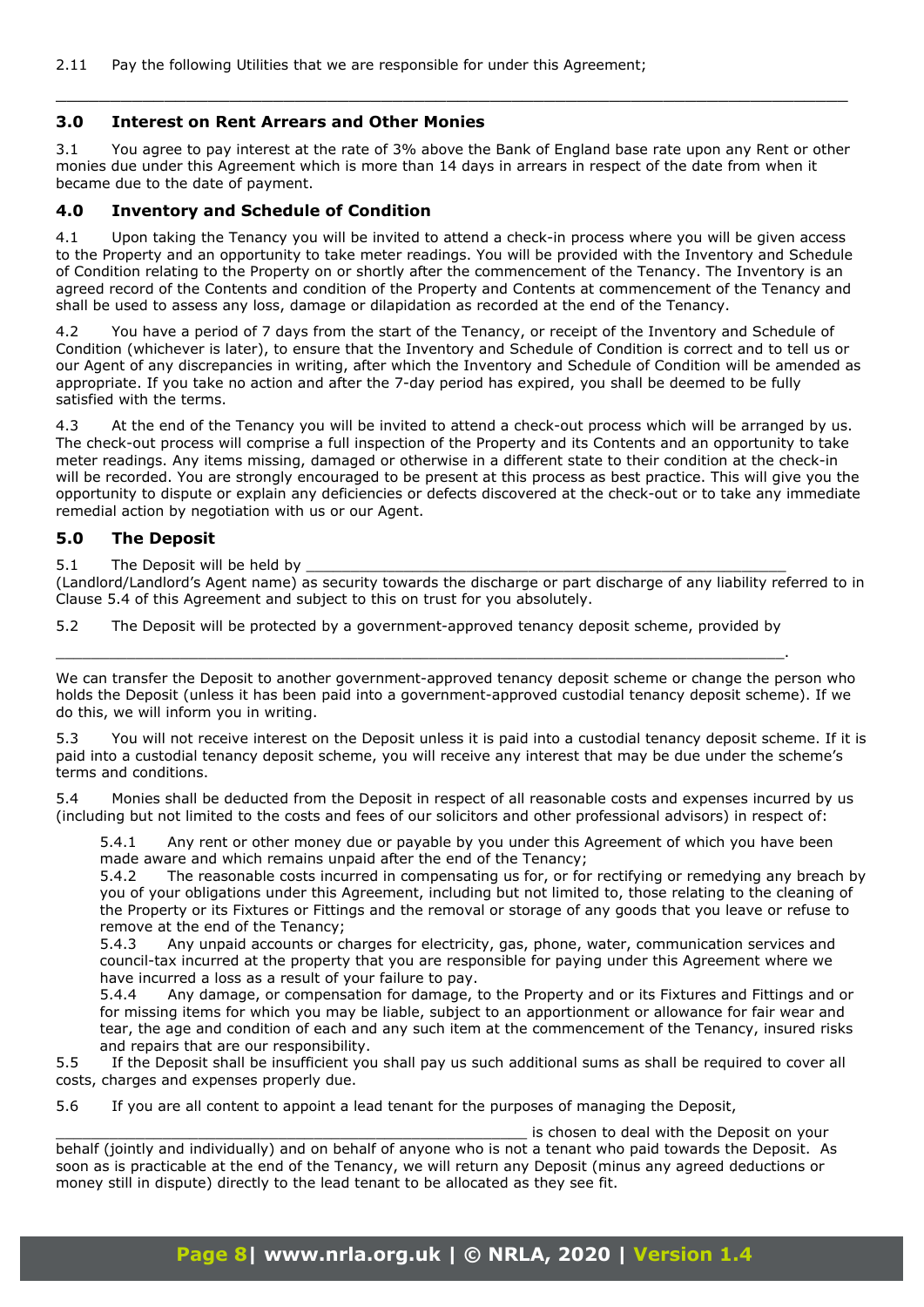Where no lead tenant is agreed, as soon as is practicable at the end of the Tenancy, we will return the Deposit minus any agreed deductions or money still in dispute. A proportion of the deposit will be allocated to each tenant

or person paying towards the Deposit individually. This proportion will be based on the respective amounts of the Deposit paid by them at the start of the Tenancy, minus a proportion of any agreed deductions or money still in dispute.

5.7 If someone else has paid towards the Deposit other than a Tenant, then you must provide their name and address below. Otherwise, you confirm that the only people who have paid towards the Deposit are Tenants.

| Name | Address |
|------|---------|
|      |         |
|      |         |
|      |         |
|      |         |
|      |         |

### **6.0 Consents**

6.1 We confirm that all necessary consents have been obtained to enable us to enter into this Agreement (whether from a superior landlord, lenders, mortgagees, insurers, or others).

## **7.0 Conditions Specific to a House in Multiple Occupation (HMO)**

7.1 You, any Permitted Occupiers, and or any guests you bring to the Property must not impede us, our contractors, or our Agent in the performance of the duties imposed on us by legislation or a licence condition (if one applies). For the avoidance of doubt, this includes, but is not limited to, refusing us, our contractors, or our Agent, access at reasonable times to perform our management duties.

7.2 You must ensure that any rubbish and or recyclable waste, is stored and disposed of in the appropriate receptacle as instructed by the local authority.

7.3 You must inform us if the receptacles we, or the local authority have provided for waste disposal are insufficient to store all the waste in the Property.

7.4 You must provide us with any reasonable information we, our Agent, and or local authority require in the performance of our HMO management duties.

7.5 You must comply with any reasonable requests or instructions we, our Agent, or the local authority make to you in the performance of our HMO management duties.

## **8.0 Ending the tenancy**

8.1 To end the periodic continuation of the tenancy you must provide us with written notice you intend to leave to the service address provided in Section A of this Agreement or, if we consent to service of notice via email then to the email address provided in clause 10.2 of this Agreement. The notice must end on the last day of the Rent Period and must be of sufficient length to be considered valid. This means that for tenancies where the Rent is paid weekly, fortnightly or four-weekly, the notice period must be at least 28 days in length. Where the Rent is paid monthly the notice must be at least one calendar month in length.

8.2 We have the right to recover possession of the Property by lawful means if:

- 8.2.1 any of the grounds listed in Schedule 2 of the Housing Act 1988 as amended under the Housing Act 1996 apply (these include not paying rent, breaking a term of the tenancy and causing a nuisance or annoyance); or
- 8.2.2 the arrangements for us to repossess the property in section 21 of the Housing Act 1988 apply.
- 8.2.3 the Rent is unpaid 14 days after becoming payable whether it has been formally demanded or not;
- 8.2.4 you have breached this Agreement;
- 8.2.5 you become bankrupt;
- 8.2.6 the Tenancy is no longer an assured tenancy (including a shorthold). For example, it is no longer the only or main home of the Tenant.

This clause does not affect your rights under the Protection from Eviction Act 1977. We need a court order to repossess the Property.

8.3 We reserve the right to re-enter the Property by lawful means if you do not have the Right to Rent in the United Kingdom as determined by Section 22 of the Immigration Act 2014.

8.4 If you give us notice that you are going to leave the property before the fixed term of this Agreement has ended, you must pay our reasonable costs for reletting the Property and continue to pay the rent in advance for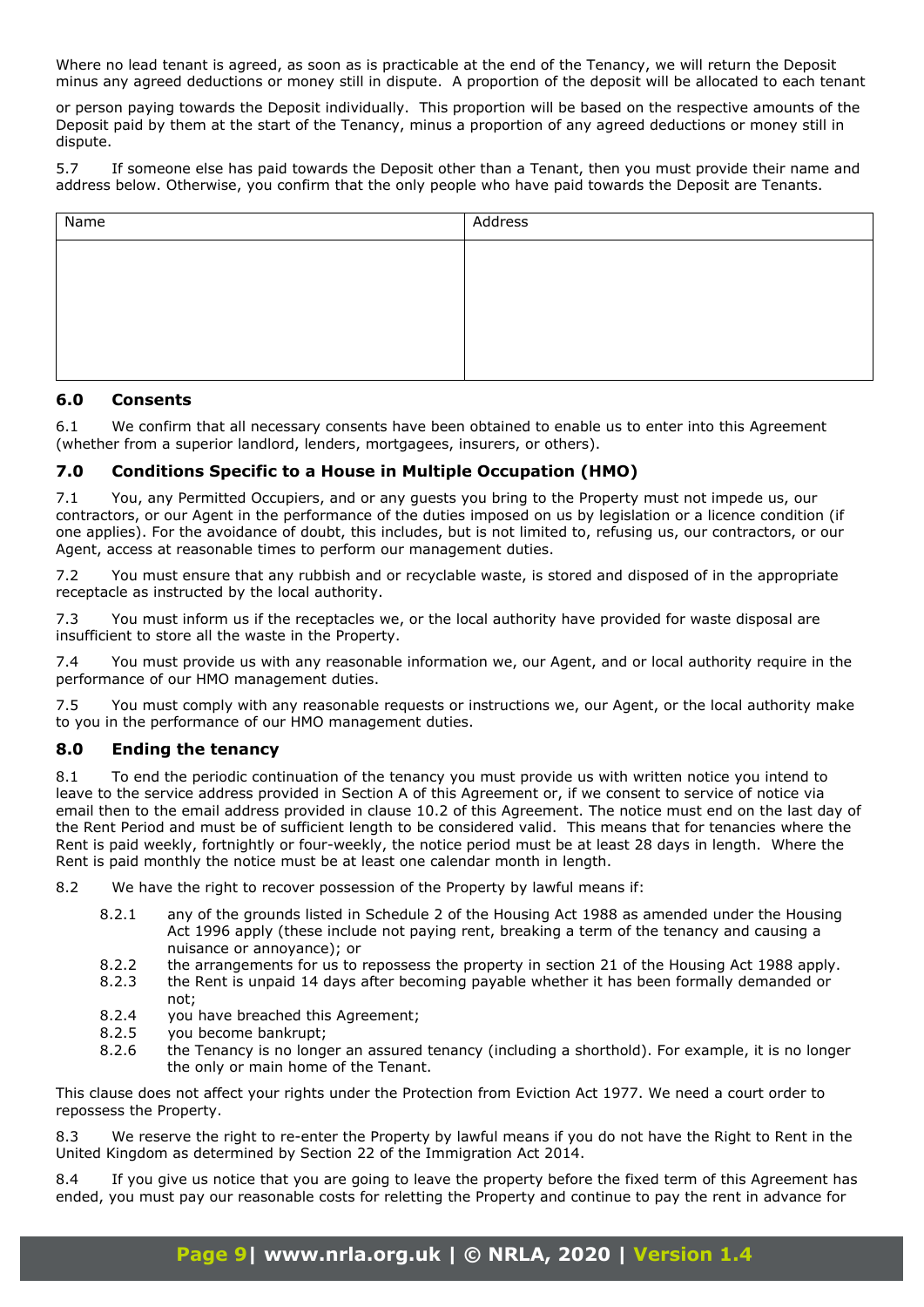each rent period until a new tenant moves in. We do not have to take the Property or the Tenancy back from you early unless we want to do so.

8.5 We give you notice that we may repossess the Property under Ground 1 in Schedule 2 to the Housing Act 1988 as we have either lived in the Property as our only or main home or plan to do so in the future.

8.6 We give you notice that the Property **Example 1** (is/is not) subject to a mortgage which was granted before the beginning of the Tenancy.

Where the Property is subject to a mortgage, we may repossess the Property under Ground 2 in the same Schedule which allows the lender to repossess it.

## **9.0 Effect of Termination**

9.1 Termination of this Agreement ends the Tenancy but does not release you from any outstanding obligations.

## **10.0 Notices**

10.1 We agree that any notices you give under or in relation to this Agreement which are to be given in writing may be served on the Landlord either by being left at the service address provided in Section A of this Agreement, by being sent to that address by first class post. Notices left at the address are deemed served on the next working day after being left at the address. Notices sent by first class post are deemed served two working days after posting.

10.2 We **Source (agree/do not agree)** that any notices given under or in connection with this Agreement which are required to be given in writing may, alternatively, be sent by email. If we do agree to this, then the email address for these purposes is:

Any notices served to this email address will be deemed as served on the next working day after the notice was sent.

\_\_\_\_\_\_\_\_\_\_\_\_\_\_\_\_\_\_\_\_\_\_\_\_\_\_\_\_\_\_\_\_\_\_\_\_\_\_\_\_\_\_\_\_\_\_\_\_\_\_\_\_\_\_\_\_\_\_\_\_\_\_\_\_\_\_\_\_\_\_\_\_\_\_\_\_\_\_\_\_\_\_\_\_\_

10.3 You agree that any notices given under or in relation to this Agreement which are to be given in writing may be served on you either by being left at the Property or by being sent to the Property by first class post. Notices left at the Property are deemed served the next working day. Notices sent by first class post are deemed served two working days after posting.

10.4 You agree that the How to Rent Guide, Gas Safety Inspection Report, Electrical Installation Condition Report, Energy Performance Certificate, and Prescribed Information in relation to the government approved tenancy deposit scheme may be served on you by email. Your email address for these purposes is:

| Tenant name | Email address |
|-------------|---------------|
|             |               |
|             |               |
|             |               |
|             |               |
|             |               |

Notices sent by email are deemed to be served the next working day after being sent.

### **11.0 Guarantors**

11.1 If there is a guarantor for this Agreement you must tell us as soon as you become aware that any guarantor has died, become bankrupt or cancels the guarantee. For the avoidance of doubt, a guarantor is someone other than a Tenant who has agreed to guarantee your financial obligations (including, but not limited to, the Rent and any losses we incur as a result of you breaching this agreement) under this Agreement.

11.2 If it is reasonable for us to do so, within two months of us learning about this we can give you notice in writing to find a new guarantor within 28 days. We must be satisfied with your choice of guarantor. We will give you reasons as to why we need a new guarantor. That guarantor must then, within 28 days, sign a new guarantee including the same terms as the previous guarantee. This guarantee will then apply from the date the previous guarantee came to an end.